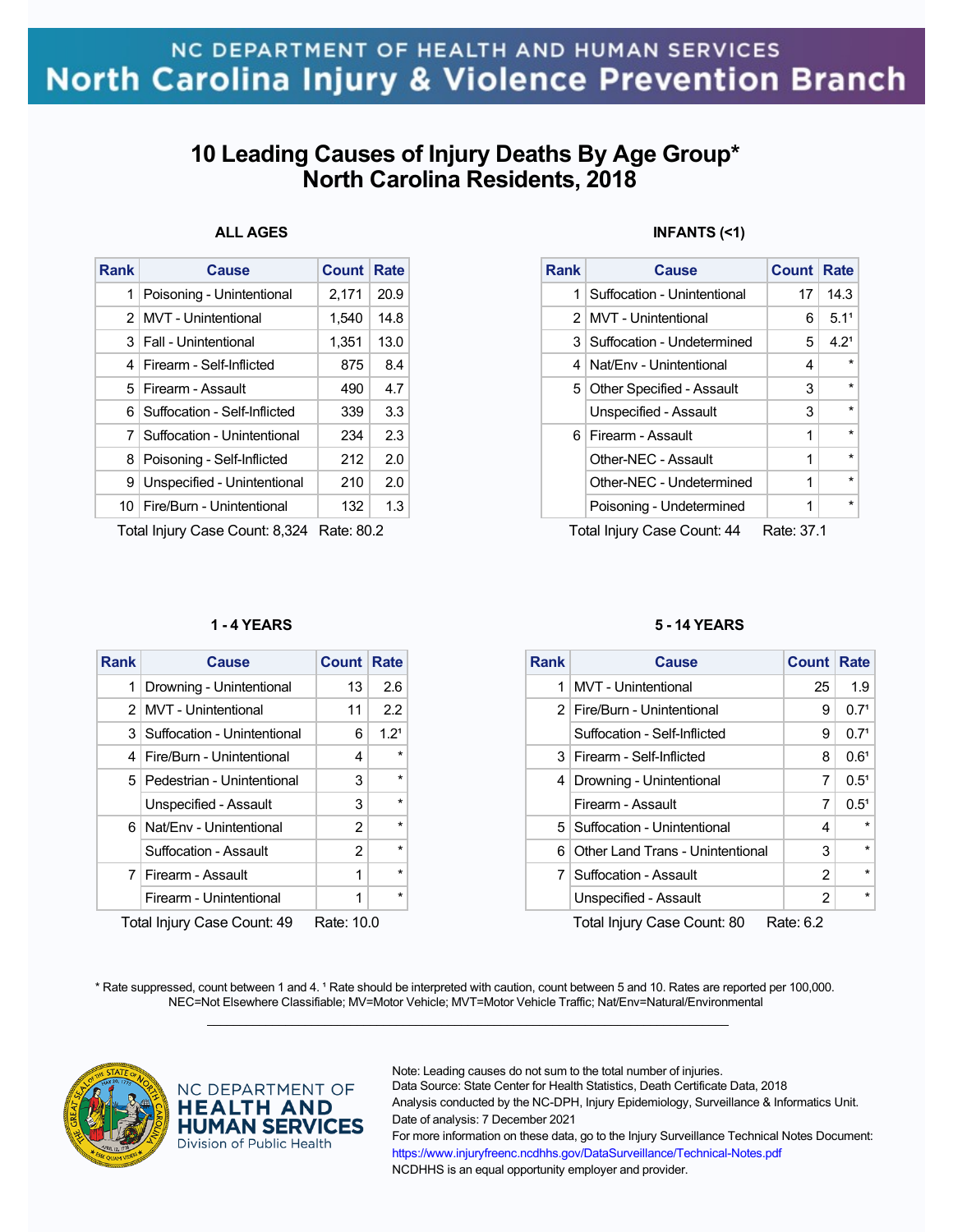# **10 Leading Causes of Injury Deaths By Age Group\* North Carolina Residents, 2018**

### **15 - 24 YEARS**

| <b>Rank</b>                                                                         | <b>Cause</b>                     | <b>Count</b> | <b>Rate</b>      |  |
|-------------------------------------------------------------------------------------|----------------------------------|--------------|------------------|--|
| 1                                                                                   | <b>MVT</b> - Unintentional       | 240          | 17.4             |  |
| $\overline{2}$                                                                      | Poisoning - Unintentional        | 185          | 13.4             |  |
| 3                                                                                   | Firearm - Assault                | 152          | 11.0             |  |
| 4                                                                                   | Firearm - Self-Inflicted         | 105          | 7.6              |  |
| 5 <sup>1</sup>                                                                      | Suffocation - Self-Inflicted     | 54           | 3.9              |  |
| 6                                                                                   | Drowning - Unintentional         | 18           | 1.3              |  |
| 7                                                                                   | Poisoning - Self-Inflicted       | 15           | 1.1              |  |
| 8                                                                                   | Firearm - Unintentional          | 8            | 0.6 <sup>1</sup> |  |
| 9                                                                                   | <b>Fall - Unintentional</b>      | 6            | 0.4 <sup>1</sup> |  |
|                                                                                     | Other Land Trans - Unintentional | 6            | 0.4 <sup>1</sup> |  |
| $T_{\alpha}$ tel Inium (Cass Count: 011)<br>$D_{\alpha}$ $\alpha$ $\alpha$ $\alpha$ |                                  |              |                  |  |

Total Injury Case Count: 841 Rate: 60.9

### **45 - 64 YEARS**

| <b>Rank</b>    | Cause                        | <b>Count Rate</b> |                  |
|----------------|------------------------------|-------------------|------------------|
| 1              | Poisoning - Unintentional    | 754               | 27.7             |
| 2 <sub>1</sub> | <b>MVT</b> - Unintentional   | 438               | 16.1             |
| 3              | Firearm - Self-Inflicted     | 310               | 11.4             |
| 4              | <b>Fall - Unintentional</b>  | 136               | 5.0              |
| 5              | Suffocation - Self-Inflicted | 129               | 4.7 <sup>1</sup> |
| 6              | Poisoning - Self-Inflicted   | 106               | 3.9              |
| 7              | Firearm - Assault            | 67                | 2.5              |
| 8              | Suffocation - Unintentional  | 45                | 1.7 <sub>1</sub> |
| 9              | Unspecified - Unintentional  | 41                | 1.5              |
| 10             | Fire/Burn - Unintentional    | 38                | 1.4              |

Total Injury Case Count: 2,344 Rate: 86.2

### **25 - 44 YEARS**

| <b>Rank</b>    | <b>Cause</b>                   | <b>Count Rate</b> |      |
|----------------|--------------------------------|-------------------|------|
| 1              | Poisoning - Unintentional      | 1,155             | 43.0 |
| 2 <sub>1</sub> | MVT - Unintentional            | 493               | 18.3 |
| 3 <sup>1</sup> | Firearm - Assault              | 238               | 8.9  |
| 4              | Firearm - Self-Inflicted       | 232               | 8.6  |
|                | 5 Suffocation - Self-Inflicted | 132               | 4.9  |
|                | 6 Poisoning - Self-Inflicted   | 57                | 2.1  |
|                | 7   Drowning - Unintentional   | 30                | 1.1  |
| 8              | <b>Fall - Unintentional</b>    | 21                | 0.8  |
| 9              | Cut/Pierce - Assault           | 19                | 0.7  |
|                | Poisoning - Undetermined       | 19                | 0.7  |
|                |                                |                   |      |

Total Injury Case Count: 2,561 Rate: 95.2

### **AGES 65 & OVER**

| Rank | Cause                           | Count | Rate |
|------|---------------------------------|-------|------|
| 1    | Fall - Unintentional            | 1,188 | 70.3 |
|      | 2 MVT - Unintentional           | 327   | 19.4 |
| 3    | Firearm - Self-Inflicted        | 220   | 13.0 |
| 4    | Unspecified - Unintentional     | 151   | 8.9  |
|      | 5   Suffocation - Unintentional | 148   | 8.8  |
| 6    | Poisoning - Unintentional       | 75    | 4.4  |
| 7    | Fire/Burn - Unintentional       | 64    | 3.8  |
| 8    | Poisoning - Self-Inflicted      | 33    | 2.0  |
| я    | Nat/Env - Unintentional         | 30    | 1.8  |
| 10   | Firearm - Assault               | 24    | 1.4  |

Total Injury Case Count: 2,405 Rate: 142.4

\* Rate suppressed, count between 1 and 4. <sup>1</sup> Rate should be interpreted with caution, count between 5 and 10. Rates are reported per 100,000. NEC=Not Elsewhere Classifiable; MV=Motor Vehicle; MVT=Motor Vehicle Traffic; Nat/Env=Natural/Environmental  $\mathcal{L}_\mathcal{L} = \{ \mathcal{L}_\mathcal{L} = \{ \mathcal{L}_\mathcal{L} = \{ \mathcal{L}_\mathcal{L} = \{ \mathcal{L}_\mathcal{L} = \{ \mathcal{L}_\mathcal{L} = \{ \mathcal{L}_\mathcal{L} = \{ \mathcal{L}_\mathcal{L} = \{ \mathcal{L}_\mathcal{L} = \{ \mathcal{L}_\mathcal{L} = \{ \mathcal{L}_\mathcal{L} = \{ \mathcal{L}_\mathcal{L} = \{ \mathcal{L}_\mathcal{L} = \{ \mathcal{L}_\mathcal{L} = \{ \mathcal{L}_\mathcal{$ 



### NC DEPARTMENT OF **HEALTH AND HUMAN SERVICES** Division of Public Health

Note: Leading causes do not sum to the total number of injuries.

Data Source: State Center for Health Statistics, Death Certificate Data, 2018 Analysis conducted by the NC-DPH, Injury Epidemiology, Surveillance & Informatics Unit. Date of analysis: 7 December 2021

For more information on these data, go to the Injury Surveillance Technical Notes Document: https://www.injuryfreenc.ncdhhs.gov/DataSurveillance/Technical-Notes.pdf NCDHHS is an equal opportunity employer and provider.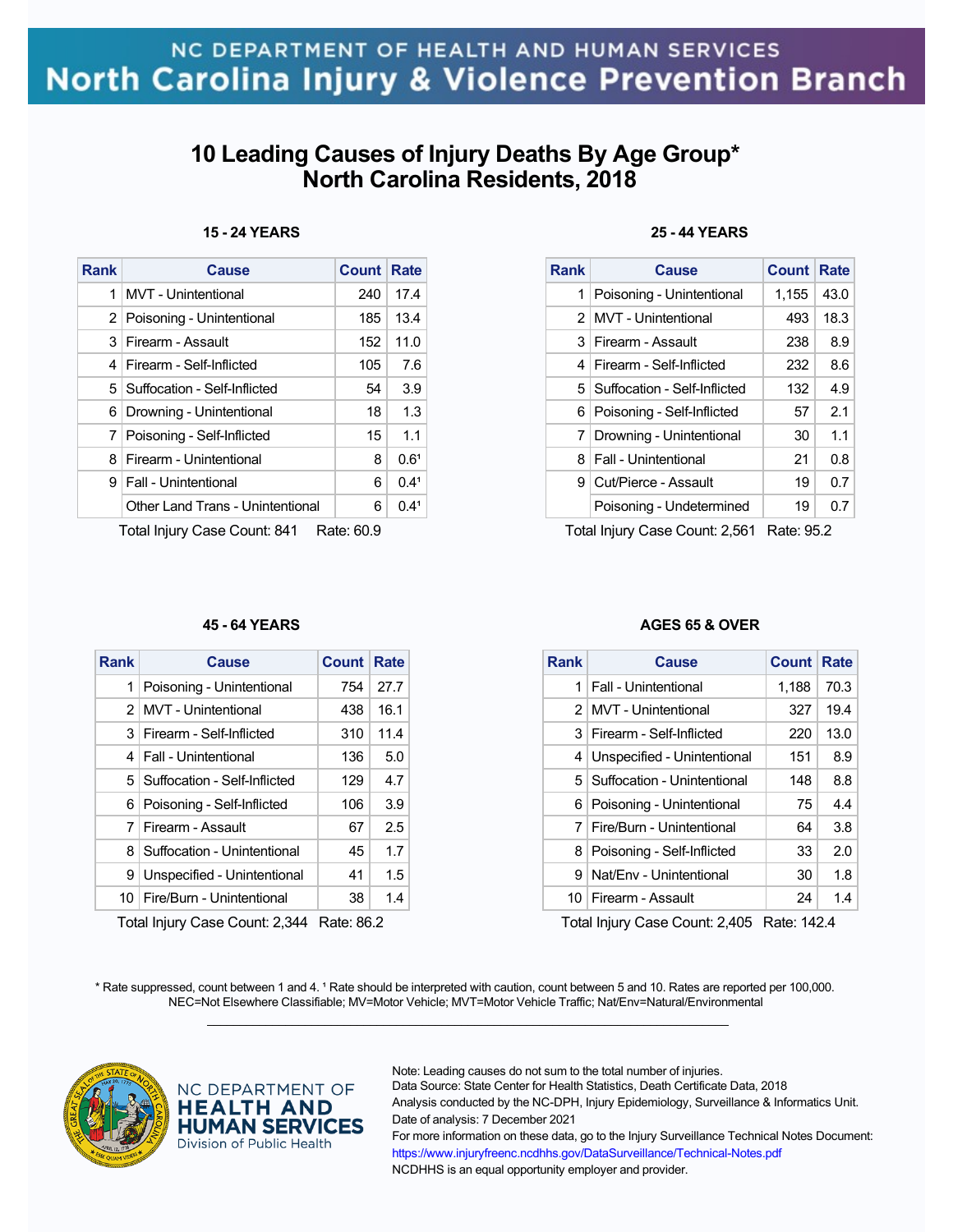# **10 Leading Causes of Injury Deaths By Race/Ethnicity\* North Carolina Residents, 2018**

### **NON-HISPANIC WHITE**

| <b>Rank</b>    | <b>Cause</b>                   | <b>Count</b> | Rate |  |
|----------------|--------------------------------|--------------|------|--|
| 1              | Poisoning - Unintentional      | 1.727        | 26.1 |  |
|                | 2   Fall - Unintentional       | 1,193        | 18.0 |  |
| 3              | <b>MVT</b> - Unintentional     | 945          | 14.3 |  |
| 4              | Firearm - Self-Inflicted       | 767          | 11.6 |  |
| 5 <sup>1</sup> | Suffocation - Self-Inflicted   | 267          | 4.0  |  |
| 6              | Poisoning - Self-Inflicted     | 187          | 2.8  |  |
| 71             | Suffocation - Unintentional    | 156          | 24   |  |
| 8              | Unspecified - Unintentional    | 155          | 2.3  |  |
| 9              | Firearm - Assault              | 115          | 1.7  |  |
|                | 10   Fire/Burn - Unintentional | 83           | 1.3  |  |
|                |                                |              |      |  |

Total Injury Case Count: 6,081 Rate: 91.8

### **NON-HISPANIC AMERICAN INDIAN**

| Rank | Cause                            | <b>Count Rate</b> |                  |
|------|----------------------------------|-------------------|------------------|
| 1    | <b>MVT</b> - Unintentional       | 46                | 37.3             |
|      | 2 Poisoning - Unintentional      | 45                | 36.5             |
|      | 3 Firearm - Assault              | 21                | 17.0             |
|      | 4   Fall - Unintentional         | 7                 | 5.7 <sup>1</sup> |
|      | 5   Firearm - Self-Inflicted     | 6                 | 4.9 <sup>1</sup> |
|      | 6 Drowning - Unintentional       | 5.                | 4.1 <sup>1</sup> |
|      | 7   Suffocation - Self-Inflicted | 4                 | $\star$          |
|      | 8 Struck - Assault               | 3                 | $\star$          |
|      | Unspecified - Unintentional      | 3                 | $\star$          |
| 9    | Cut/Pierce - Assault             | 2                 | $\star$          |

Total Injury Case Count: 153 Rate: 124.0

## **NON-HISPANIC BLACK**

| <b>Rank</b> | <b>Cause</b>                  | Count Rate |                  |
|-------------|-------------------------------|------------|------------------|
| 1           | MVT - Unintentional           | 409        | 17.8             |
|             | 2 Firearm - Assault           | 327        | 14.2             |
|             | 3   Poisoning - Unintentional | 313        | 13.6             |
| 4           | <b>Fall - Unintentional</b>   | 115        | 5.0              |
|             | 5   Firearm - Self-Inflicted  | 67         | 2.9              |
| 6           | Suffocation - Unintentional   | 65         | 2.8              |
| 7           | Unspecified - Unintentional   | 48         | 2.1              |
| 8           | Fire/Burn - Unintentional     | 46         | 2.0 <sub>1</sub> |
| 9           | Suffocation - Self-Inflicted  | 39         | 1.7 <sub>1</sub> |
|             | 10 Cut/Pierce - Assault       | 28         | 1.2              |

Total Injury Case Count: 1,659 Rate: 72.2

### **NON-HISPANIC ASIAN**

| <b>Rank</b>                                                                                | <b>Cause</b>                     | <b>Count Rate</b> |                  |  |
|--------------------------------------------------------------------------------------------|----------------------------------|-------------------|------------------|--|
| 1                                                                                          | <b>MVT</b> - Unintentional       | 18                | 5.3              |  |
|                                                                                            | 2 Poisoning - Unintentional      | 9                 | 2.6 <sup>1</sup> |  |
|                                                                                            | 3   Fall - Unintentional         | 8                 | 2.3 <sup>1</sup> |  |
|                                                                                            | Firearm - Self-Inflicted         | 8                 | 2.3 <sup>1</sup> |  |
|                                                                                            | 4   Suffocation - Self-Inflicted | 6                 | 1.8 <sup>1</sup> |  |
|                                                                                            | 5 Poisoning - Self-Inflicted     | 4                 | $\star$          |  |
| 6.                                                                                         | Firearm - Assault                | 3                 | $\star$          |  |
|                                                                                            | Suffocation - Unintentional      | 3                 | $\star$          |  |
| 71                                                                                         | Drowning - Undetermined          | 1                 | $\star$          |  |
|                                                                                            | Drowning - Unintentional         | 1                 | $\star$          |  |
| $T_{\text{shell}}$ let $m$ ; $Q_{\text{max}}$ , $Q_{\text{c}}$ , and $Q_{\text{c}}$<br>n.u |                                  |                   |                  |  |

Total Injury Case Count: 68 Rate: 19.8

\* Rate suppressed, count between 1 and 4. <sup>1</sup> Rate should be interpreted with caution, count between 5 and 10. Rates are reported per 100,000. NEC=Not Elsewhere Classifiable; MV=Motor Vehicle; MVT=Motor Vehicle Traffic; Nat/Env=Natural/Environmental  $\mathcal{L}_\mathcal{L} = \{ \mathcal{L}_\mathcal{L} = \{ \mathcal{L}_\mathcal{L} = \{ \mathcal{L}_\mathcal{L} = \{ \mathcal{L}_\mathcal{L} = \{ \mathcal{L}_\mathcal{L} = \{ \mathcal{L}_\mathcal{L} = \{ \mathcal{L}_\mathcal{L} = \{ \mathcal{L}_\mathcal{L} = \{ \mathcal{L}_\mathcal{L} = \{ \mathcal{L}_\mathcal{L} = \{ \mathcal{L}_\mathcal{L} = \{ \mathcal{L}_\mathcal{L} = \{ \mathcal{L}_\mathcal{L} = \{ \mathcal{L}_\mathcal{$ 



### NC DEPARTMENT OF **HEALTH AND HUMAN SERVICES** Division of Public Health

Caution – race classifications changed in July 2020 for all data years Note: Leading causes do not sum to the total number of injuries. Data Source: State Center for Health Statistics, Death Certificate Data, 2018 Analysis conducted by the NC-DPH, Injury Epidemiology, Surveillance & Informatics Unit. Date of analysis: 7 December 2021 For more information on these data, go to the Injury Surveillance Technical Notes Document: https://www.injuryfreenc.ncdhhs.gov/DataSurveillance/Technical-Notes.pdf NCDHHS is an equal opportunity employer and provider.